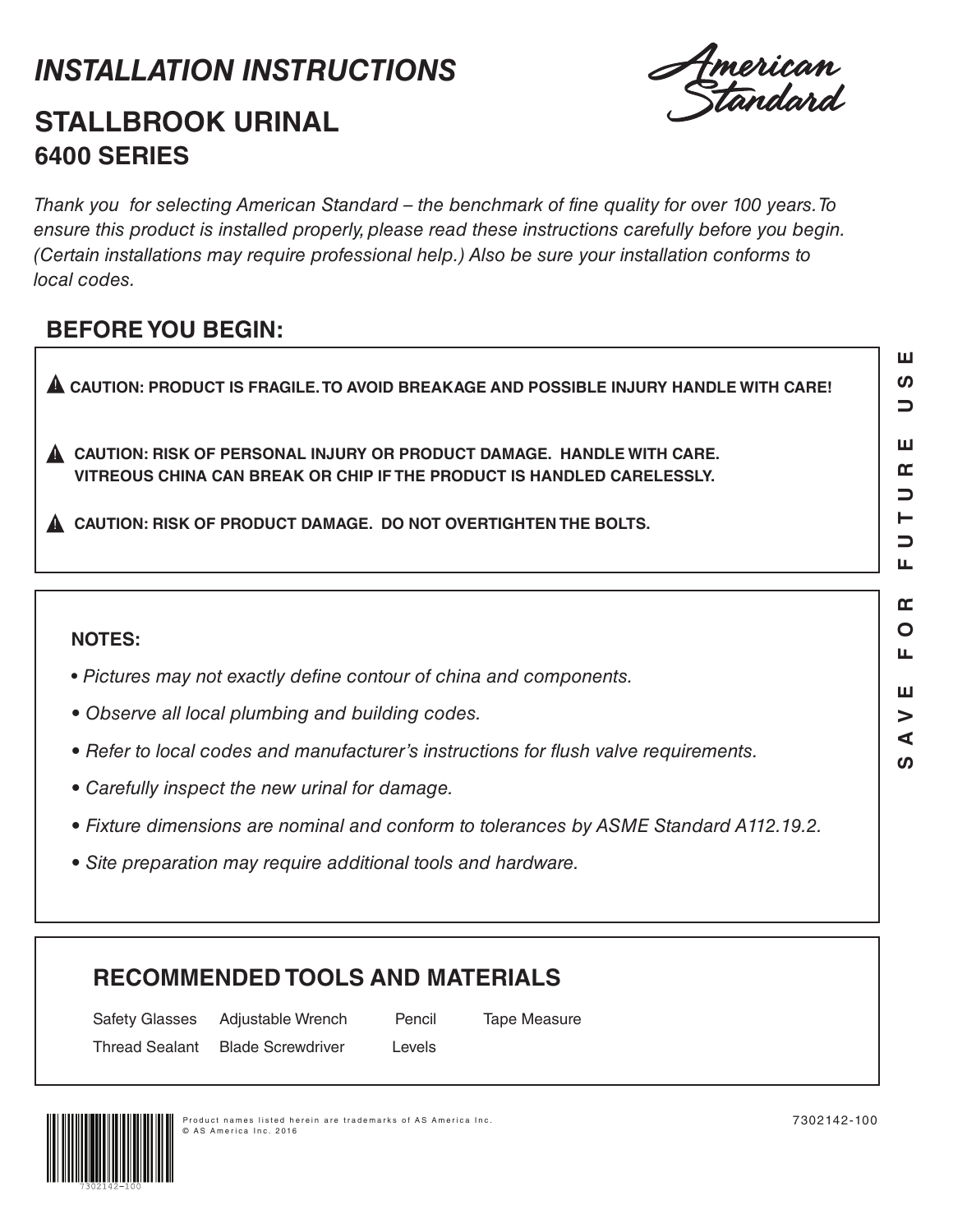### **Roughing-in**



#### **PREPARATION 1**

- 1a. Turn the water supply OFF.
- 1b. Install or relocate the supply tubing and waste pipe as necessary to conform to the roughing in dimensions.
- 1c. Install the shut off valve.

### 1d. **IMPORTANT:**

Vitreous china urinal stalls, because of the nature of the material of which they are made, require careful handling and a knowledge of the usual procedure in installing them. Damage to urinal stalls because of building or piping strains will be greatly reduced or avoided if the following suggestions are followed:

- **A.** A pit should be provided in the rough floor of sufficient depth to allow the lip of the urinal to set flush with the finished floor, with a sand cushion of not less than 1" (25 mm) under the stall.
- **B.** A waterproof strip (42" x 3" x 1/8" thick / 1067 x 76 x 3mm thick) should be placed around urinal as shown.
- **C.** A space of not less than 1/8" (3 mm) filled with a plastic waterproof compound should be provided between floor and stall.
- **D.** Finished floor should be sloped to drain into the lip of the stall.
- **E.** For various applications of universal strainers (provided by other) see step 2 on next page.

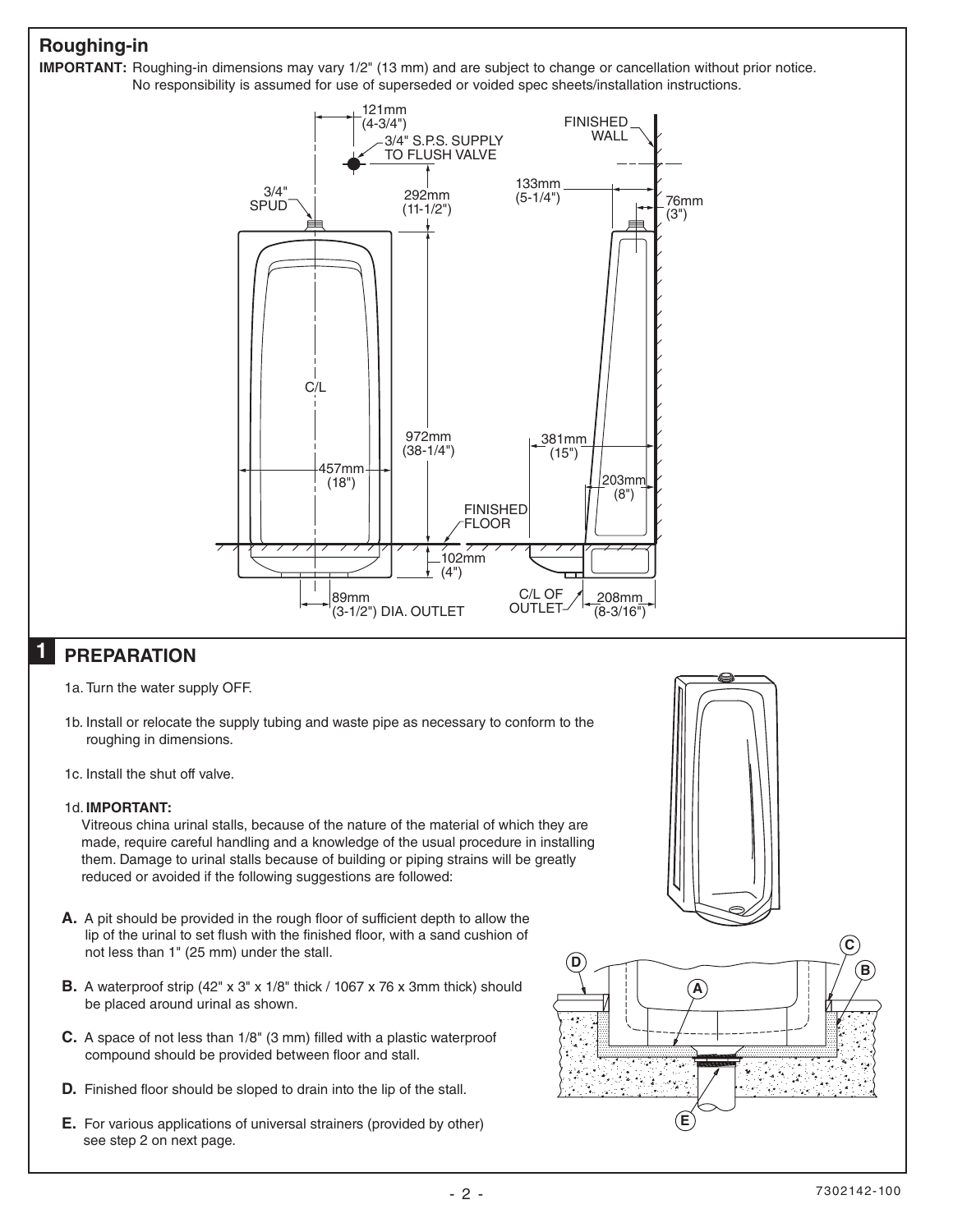## **2 INSTALL THE STRAINER (provided by others)**

### **CAUTION:**

Urinals should not be cast in, clamped, or rigidly fastened to floors or walls. Wainscoting should never be set directly on top of urinals. Do not use wood blocks under stall. Soil lines and traps should be anchored solidly to prevent piping strain. Do not install urinal until one week after rough floors are cast.



UNIVERSAL STRAINER FOR FLEXIBLE CONNECTION



Choose a universal strainer for use with 2" (51 mm) lead connection as well as iron or soil pipe, 4-3/8" (111 mm) diameter flange. The feature of lead between the urinal strainer and trap provides a flexible connection which will avoid any strain on the urinal stall due to expansion or contraction of the waste piping.